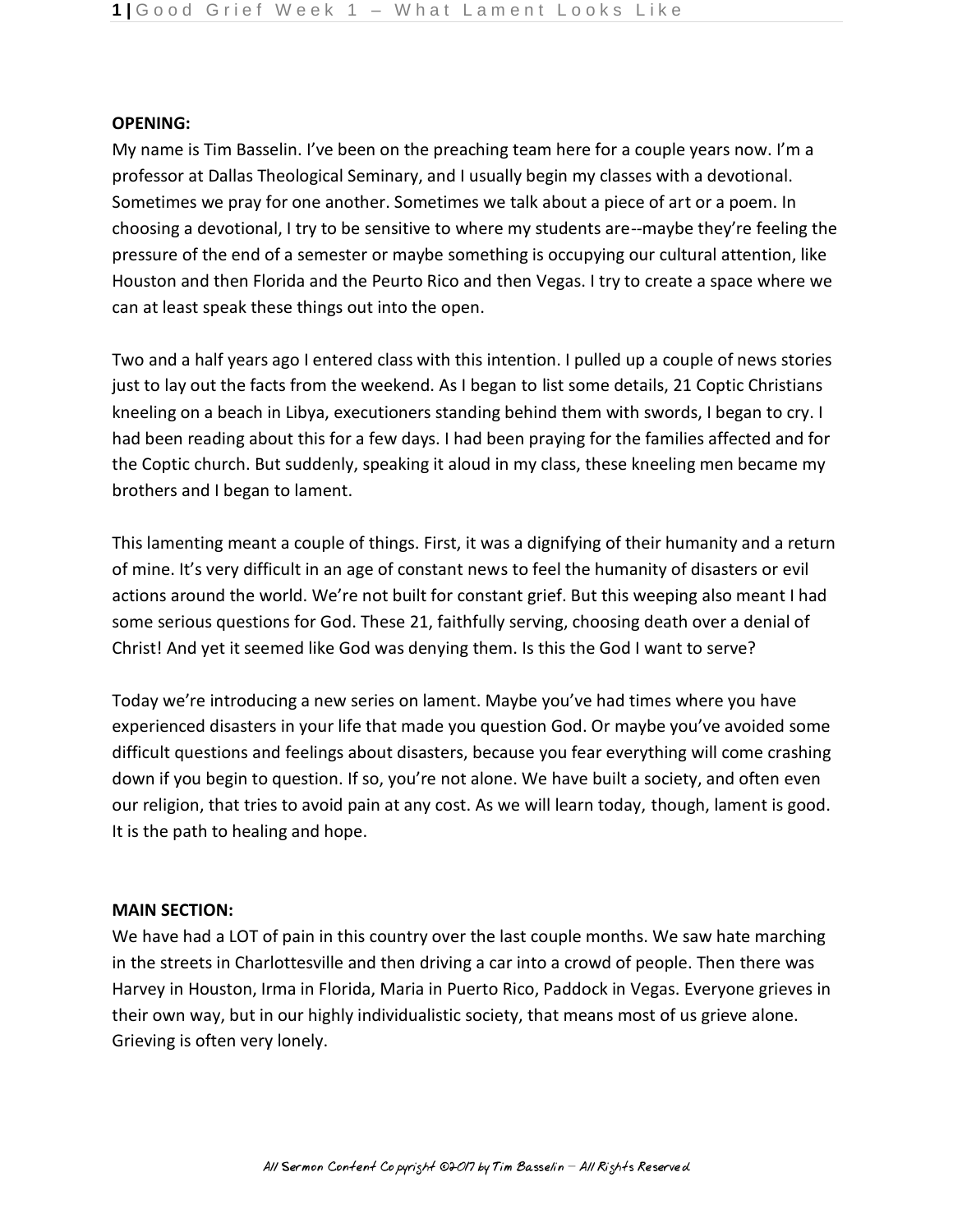I remember after 9/11 we were encouraged to go shopping. Now I understand the reasoning, as al-Qaeda meant to disrupt our financial systems. Shopping was meant as an act of defiance against them, getting back to the American way, but how does one mourn while shopping? How does one hurt or heal when there's an emphasis on the fastest way to move on, to get back to normal, to the way things were?

We have a similar problem in our Christian culture. We tend to pass over trauma quickly and try to get back to normal. And this begins by ignoring the pain. The taglines for two of the largest, national Christian radio stations are K-Love's simple "positive, encouraging music" and Air1's even more simple "positive hits." Last time I checked, being positive was not a fruit of the Spirit. Yet, many Christians seem to think this is the goal of the Christian faith. As if my purpose is to be able to honestly wear my #BLESSED t-shirt all the time. When positivity is the door keeper, there's not really much space for lament or for even acknowledging pain or anything complicated. I occasionally listen to this positive Christian music on the radio, but I very quickly grow weary of it, because it's too … well, it's like eating cotton candy all day every day.

Most of our churches aren't much better. We've learned what keeps people coming back, at least in this society. Don't offend, don't be a downer. All messages and all songs should simply be positive, encouraging. I'm thankful for a teaching pastor who's willing to risk the truth of pain. And for a worship leader that picks songs that allow us to hurt as well as hope.

There are two books of the Bible that have a lot to say about lament. One is the book of Lamentations, which we'll be focusing on for much of this series. But today I'd like us to begin with the book of Psalms, which contains 150 songs, and many different types of songs. Some were meant to be sung when a new king was inaugurated. Some were sung as the people of Israel walked up the hill toward Zion and then entered the temple to do sacrifices. But the largest single grouping, about 1/3 of the Psalms, are lament psalms. Lament Psalms were an invitation for the people to express their grief and sorrow. They lived difficult lives, where death was common. Lament songs allowed them to mourn and to question. If all their music was just positive and encouraging, their religion would be very disconnected from their lived experience.

But difficulty was not unique to ancient Israel. We all face difficulty regularly. In fact, despite all our hospitals and medicines, still none of us are immune to death. I'd say there's about 1/3 of my life that doesn't fall into the categories of positive or encouraging, no matter how hard I try. Lament allows us to acknowledge that pain and to put it into a larger perspective, so that we can heal. Today we are going to look at one of the lament songs of the Bible, Psalm 77, what that movement from grief to healing looks like.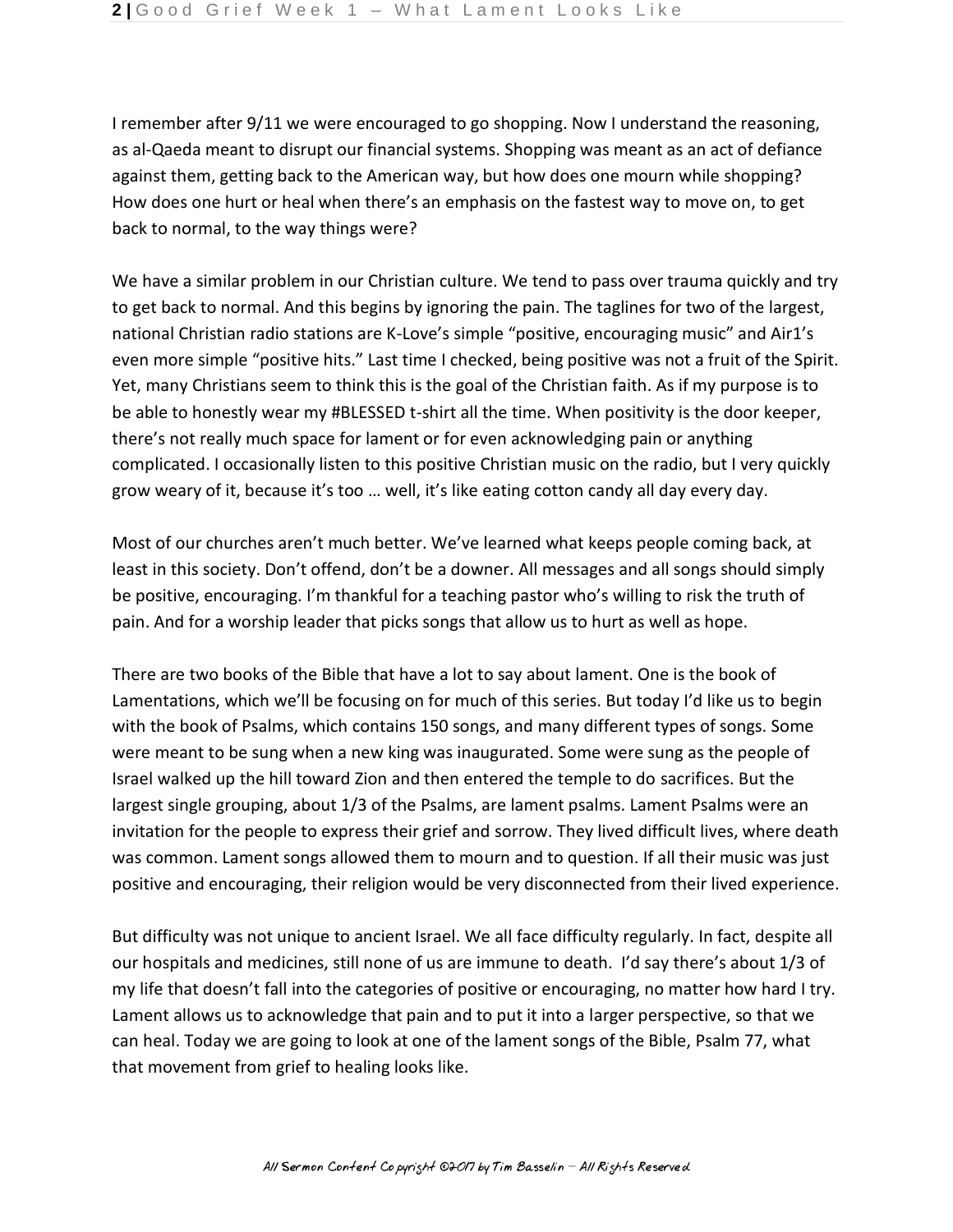I learned to look carefully at Psalm 77 from one of my favorite Old Testament theologians, Walter Bruggemann. He understands theology to work in a circle of what he calls orientation→disorientation→reorientation. Theology occurs, he says, because we're going about our normal lives when something happens. So the day I did the devotions about the Coptic Christians, I was kind of going through the motions, doing what I normally do, which isn't necessarily bad or unspiritual. But suddenly, this story disrupted my normal routines and even began asking questions of my understanding of God. I became disoriented. God wasn't acting as I thought God would act, and so I had to confront my understanding of who God is. Maybe you know what I'm talking about because of a recent tragedy in your life, or a lost job, or the end of a relationship. We all experience disruptions where we begin to question God's goodness. That's theology, and we all do it.

Theology is coming to know God more fully, to grow in our relationship. And Bruggemann says that a big part of how that growth occurs is through us being disoriented from the way we currently understand God. It is in this cycle of orientation→disorientation→reorientation that faith grows. For it is in the disorientation that we have the possibility of learning to trust God and we then are able to be reoriented with God in new and more profound ways.

Let's look at Psalm 77 to see how this works.

I'm going to read out of the NRSV translation of the Bible, and I'll tell you why shortly. Pay attention to the Psalmists' use of "I," "my," and "me" in the first half of this Psalm.

1 I cry aloud to God, aloud to God, that he may hear me. 2 In the day of my trouble I seek the Lord; in the night my hand is stretched out without wearying; my soul refuses to be comforted. 3 I think of God, and I moan; I meditate, and my spirit faints. *Selah* 4

You keep my eyelids from closing;

I am so troubled that I cannot speak. 5

 I consider the days of old, and remember the years of long ago.

6 I commune with my heart in the night;

I meditate and search my spirit:

I don't know if you were counting, but that was 18 times in the first 6 verses. 18 I's my's and me's. Self-obsessed much? But that's ok. The Psalmist is grieving. We are all self-obsessed when we're hurting. And it's ok for us to do that ... It's included here in this Psalm, and there is a place in Christianity, and at this church, for your hurt.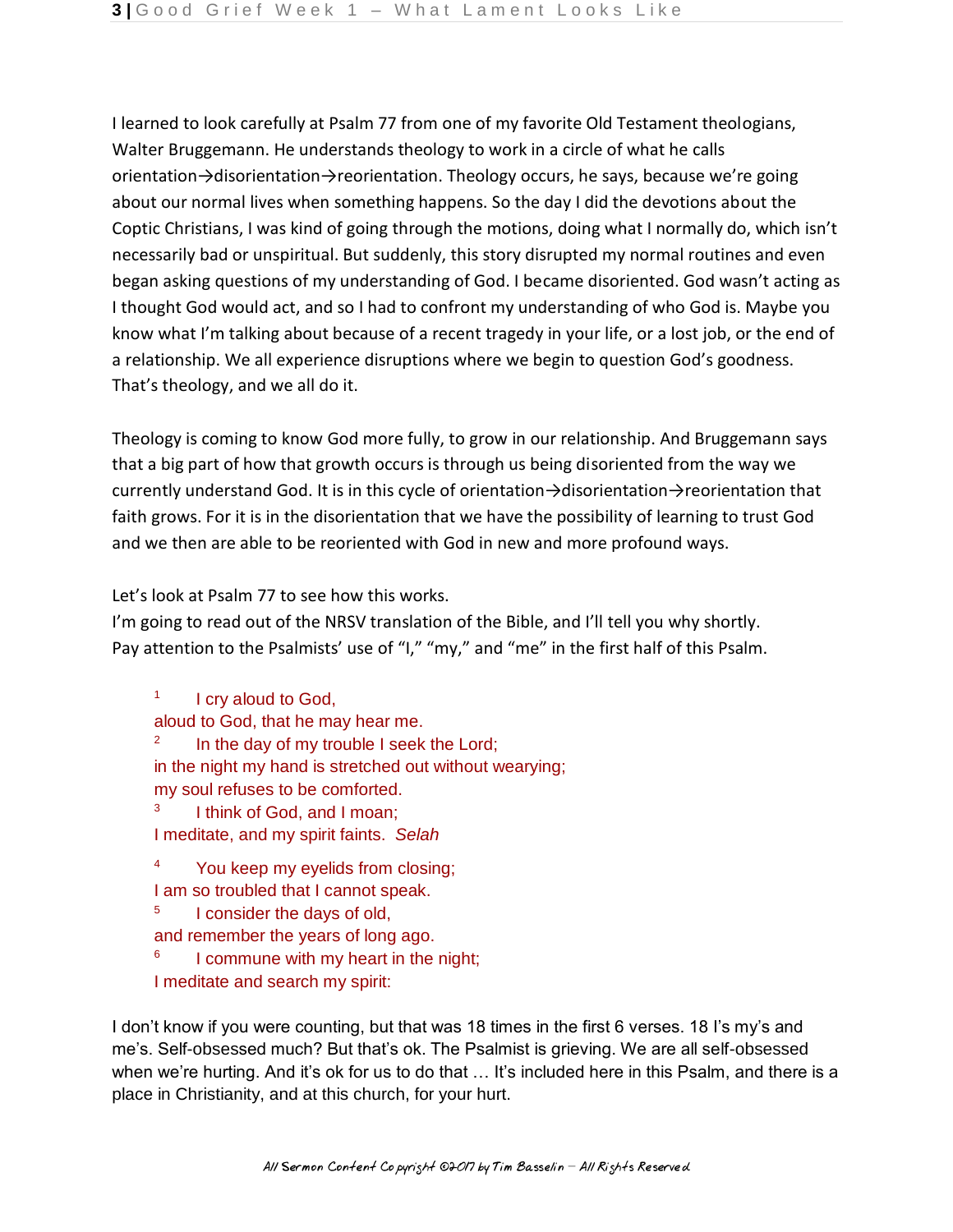Now, in vs 7, a change is made. The Psalmist begins to question God. But, although the Psalmist is now addressing God, he is attempting to bring God into the orbit of his pain. You could say he's trying to bring God down to his level. Let's read the next few verses:

7 "Will the Lord spurn forever, and never again be favorable? 8 Has his steadfast love ceased forever? Are his promises at an end for all time? 9 Has God forgotten to be gracious? Has he in anger shut up his compassion?" *Selah*

Those are some tough questions. They're certainly not positive and encouraging. Many of us have probably even been told NOT to ask questions like this when we're hurting. We've been told we just have to believe our way through it, to not doubt, because doubt shows we don't trust God. But that's simply not true. If I have questions about my relationship with my wife, it doesn't mean I don't trust her. It means we have some stuff to work out, and it's actually in that working out of stuff that we become closer and I learn to trust her more.

This Psalm reminds us that it's ok to ask tough questions of God. Most of the book of Job is asking tough questions of God. Most of the lament Psalms asks these types of questions. There's a place in Christianity and in this church for you to ask tough questions.

Now vs 10… it's the linchpin of the whole Psalm. Everything turns on this verse. Let's read:

10 And I say, "It is my grief that the right hand of the Most High has changed."

WOW! That is quite the accusation. And you notice, it's no longer a question. It's a statement. God. Has. Changed. This is difficult. It's problematic for our religious understandings that are more comfortable with a God that does not change. In fact, this is so problematic that very few of the hundreds of different translations of the Bible actually translate this verse literally, as the NRSV does. For example, here's what the most popular translation, the NIV, says:

# 10 "Then I thought, "To this I will appeal:

the years when the Most High stretched out his right hand."

Talk about putting a positive spin on a statement. For the Hebrews, God's right hand was his hand of power and action. This is believing our way through it. Assuming the problem is with me. There's not development of a relationship, just me falling in line where I should have been all along.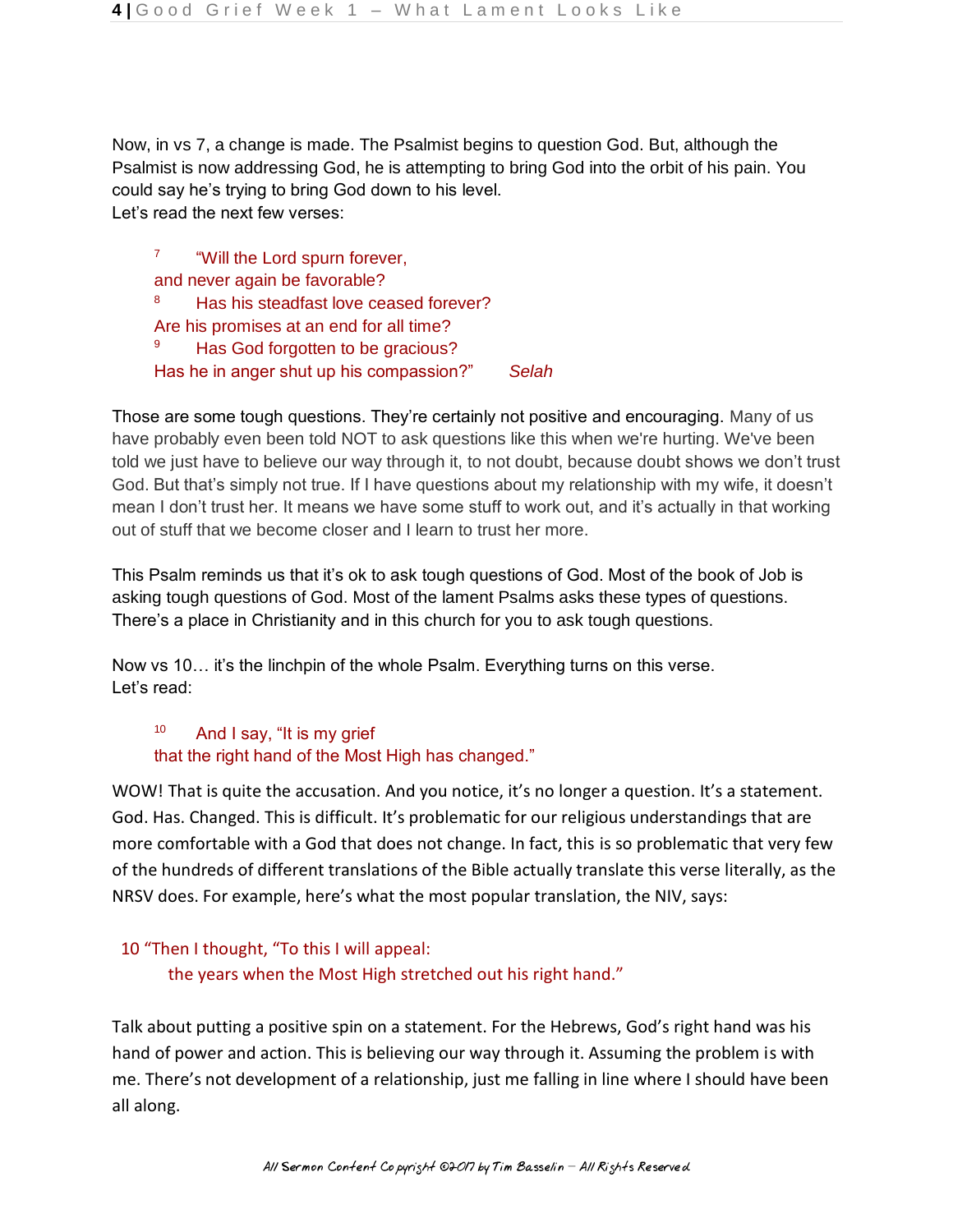But this is what we tend to do when our faith is only attempting to be positive. We just start trying to remember the good things and hoping that those happen again. We have no ability to face and name the bad stuff. You see, it's a risky business to truly lament, because true lament asks questions of God and challenges our understandings of God. Lament sometimes accuses God of being in the wrong, of changing the rules of the game on us. This makes our religious systems uncomfortable, even our translations of the Bible get scared.

But you know what? God's not scared. Go ahead and question.

## Question God.

The Bible is full of people having questions for God. In fact, the night before Jesus' death, when he was in the garden of Gethsemane, he was questioning God's way, asking if there was a different one. And then on the cross, he cried out the Psalmist's lament from Psalm 22, "My God, my God, why have you forsaken me?"

"Why have *you* forsaken *me*?" Have you ever felt that way before? Has your soul ever cried out to God with this question? If so, you're in good company: the Psalmist and Jesus.

I'm focusing on this point, because whatever else lament may be, it has to at least be honest questioning that does not skip over or try to avoid our real pain. And we are so very good at hiding our real pain, even from ourselves. So, for you, being honest with your pain may mean some crying before God and letting him have a piece of your mind. It may mean even more digging than that; it may require work with a therapist to help you uncover the pain you've been told to cover up all your life, the pain you can't really even see but is wreaking havoc in your life. Hopefully as we walk through this series the next month, you'll find the courage to do one of these, and learn to be a little more honest with your pain.

So what difference does it make? Isn't lament really just self pity? How is this important? Let's see what happens in the remainder of Psalm 77. Here's a clue. I's and my's all but disappear and are replaced by yous and yours

- 11 I will call to mind the deeds of the LORD; I will remember your wonders of old. 12 I will meditate on all your work, and muse on your mighty deeds.
- 13 Your way, O God, is holy.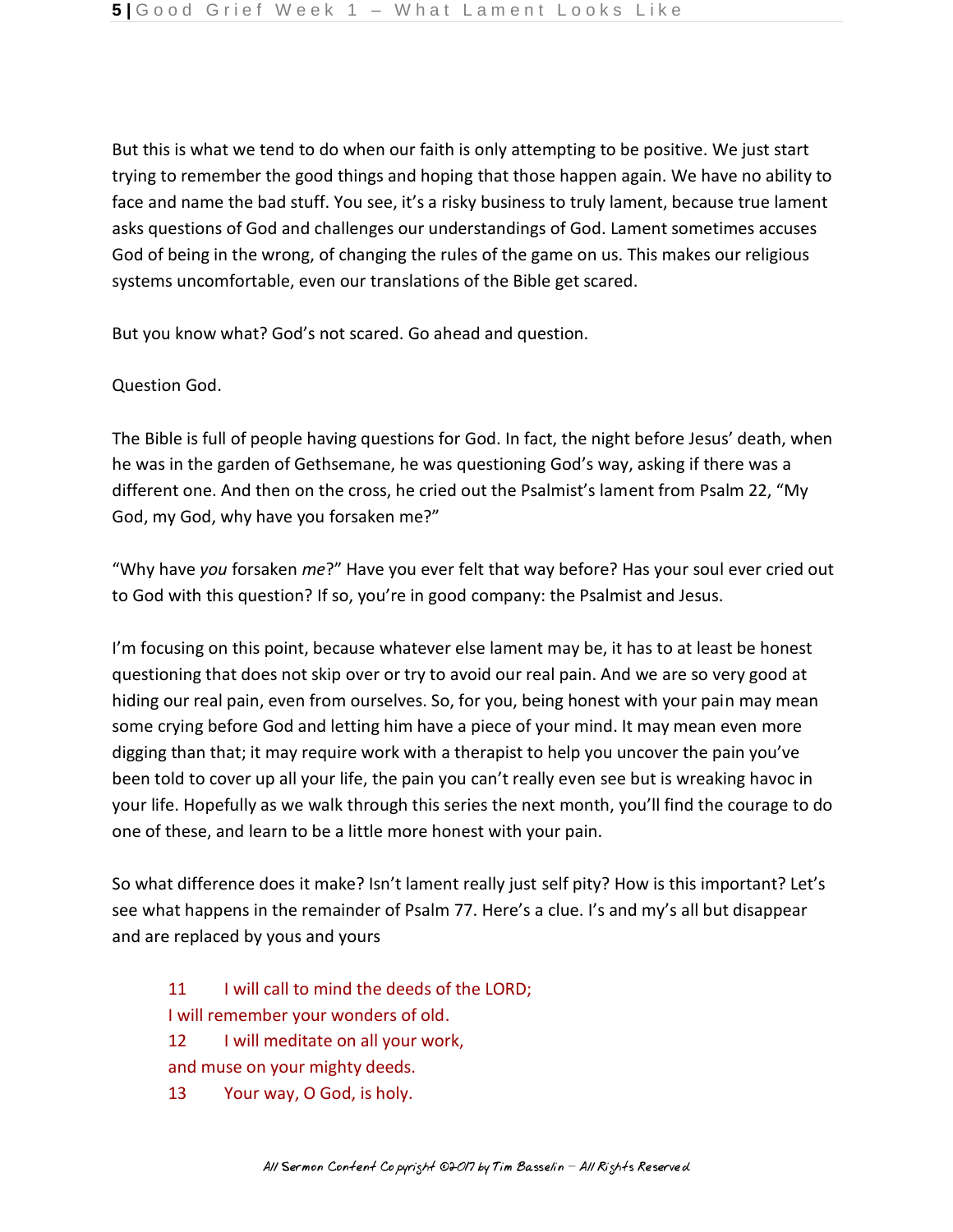What god is so great as our God? 14 You are the God who works wonders; you have displayed your might among the peoples. 15 With your strong arm you redeemed your people, the descendants of Jacob and Joseph. 16 When the waters saw you, O God, when the waters saw you, they were afraid; the very deep trembled. 17 The clouds poured out water; the skies thundered; your arrows flashed on every side. 18 The crash of your thunder was in the whirlwind; your lightnings lit up the world; the earth trembled and shook. 19 Your way was through the sea, your path, through the mighty waters; yet your footprints were unseen. 20 You led your people like a flock by the hand of Moses and Aaron.

Anybody count the 'yous' and 'yours?' There's about 20 of them. About the same amount as there were I's and me's in the first half of the Psalm. That's interesting. Bruggemann says of this second half "Nothing has been resolved; but everything has been recontextualized." It's true that lament does not solve problems. But, it's in the moment of honesty, of questioning, that God can come and be present and we can begin to experience more of who God is.

The new context in this Psalm is a picture of God leading his people out of Egypt, out of slavery, through the parted waters of the Red Sea. In the ancient near east culture, the oceans were understandably scary. Storms couldn't be predicted, so anything could happen if you set sail on the sea. In many cultures' origin stories, like Gilgamesh, the waters are the source of chaos and the world's evils.

When we consider Harvey and Irma and Maria, we can see how true their thinking was. In contrast to other cultures' views, though, Vs 19 says that God's way is "through the sea, through the mighty waters." God is not afraid of the chaotic waters of your life. In fact, they become God's path for you to escape slavery. The verse goes on to say "and yet .. God's footprints were unseen." I find that to be so beautiful and true. God's footprints are not seen. God doesn't show up and give us no choice but to believe. God is present, and God acts, and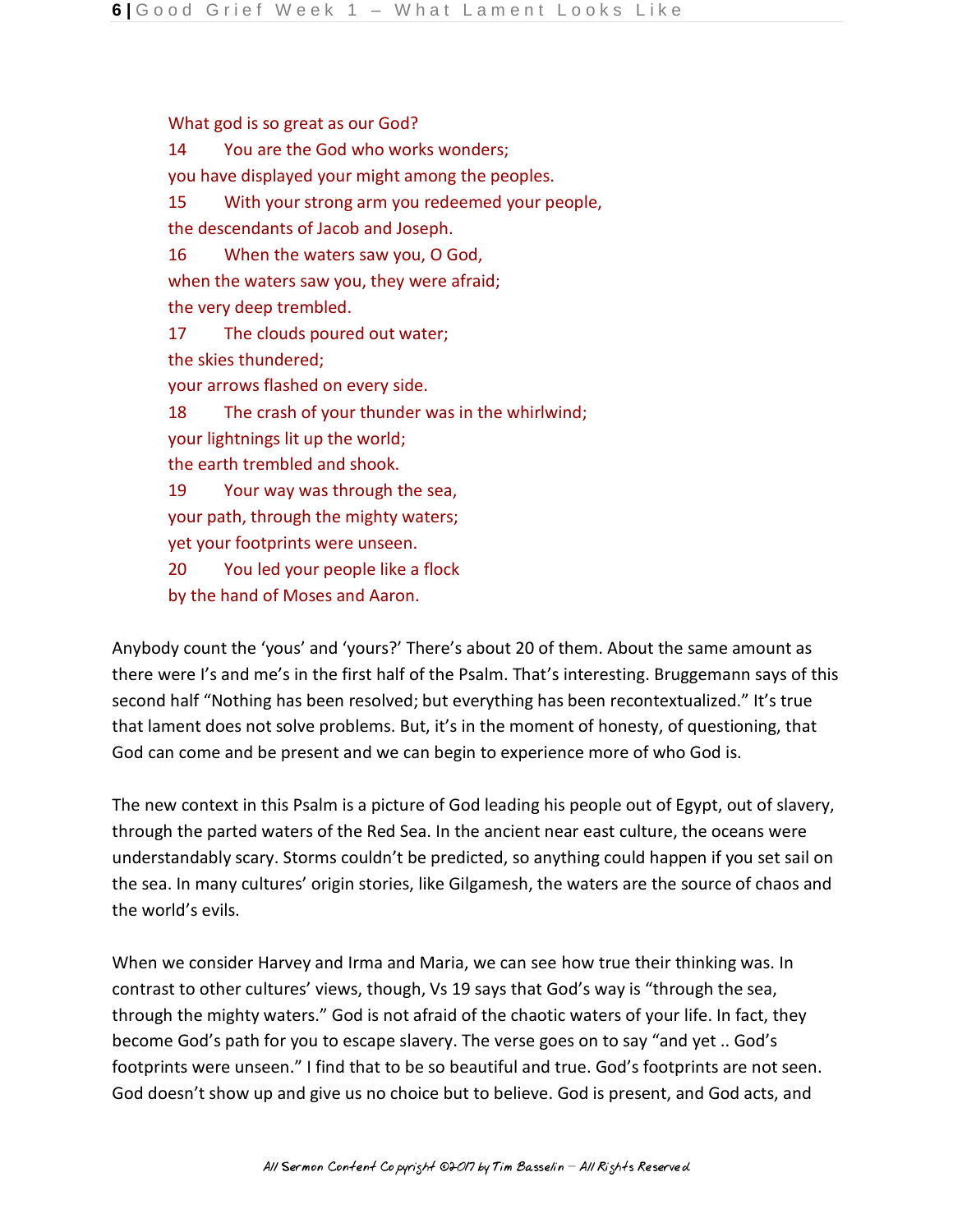God asks that we recognize his movement and witness his salvation. This is how faith is created and developed, not by God overpowering everything and showing off, but by God being there for us and inviting us into relationship.

### In explaining the way lament operates in the cycle of

orientation→disorientation→reorientation, Bruggemann writes of the biblical perspective that "Disorientation is not viewed as a faceless situation nor as a passage, but as a trouble in the relationship." I think we too often see our problems as faceless situations, as difficult passages meant to make us stronger, as hurdles to get past. Bruggemann suggests the writers of the bible see these troubles as trouble in our relationship with God. We often see blessings in a relational way, giving us good feelings about God. But do we see our troubles in life relationally as well, calling into question God's way in the world. What if we did?

The first time my wife yelled at me, I curled up in the fetal position in the corner of our tiny apartment. I didn't know what to do. In my family growing up, we didn't yell at one another. When she yelled at me, what it meant for me was that whatever the problem was (And I have NO idea what we were arguing about) it was more important to her than I was. But Robin taught me that our relationship was always going to be stronger than whatever disagreements we would have, and that our honesty with one another was actually the closest intimacy. It's often been in our arguments that we've truly found out who we are and how deep our love is. It's been in my greatest moments of weakness that Robin has been able to be there for me and show me the depth of her love that extends beyond my biggest screw-ups.

What if we stopped ignoring all the bad stuff in our lives, trying to sweep it under the rug, act like it doesn't exist? Has that ever worked for you in any relationship you've ever been in? What if instead we lamented honestly before God and gave God the opportunity to answer our cries, to be there for us, to love us in ways we've never imagined possible, because we've just been too busy trying to be positive and encouraging about life?

For the next six weeks, we want to invite you to be honest with yourself, with your church family, with God. We're going to work through the book of Lamentations - it's a collection of poetry that reflects on the Exile, which was the most devastating event in the history of God's people. We're going to let the book of Lamentations teach us how to lament together. We're going to learn how to be honest about our disorientation as we search to reorient ourselves in God's way.

We're mainly going to focus on what the process of lament looks like at the ground level, in our everyday lives. But the book of Lamentations is about cultural lament as well. As we learn to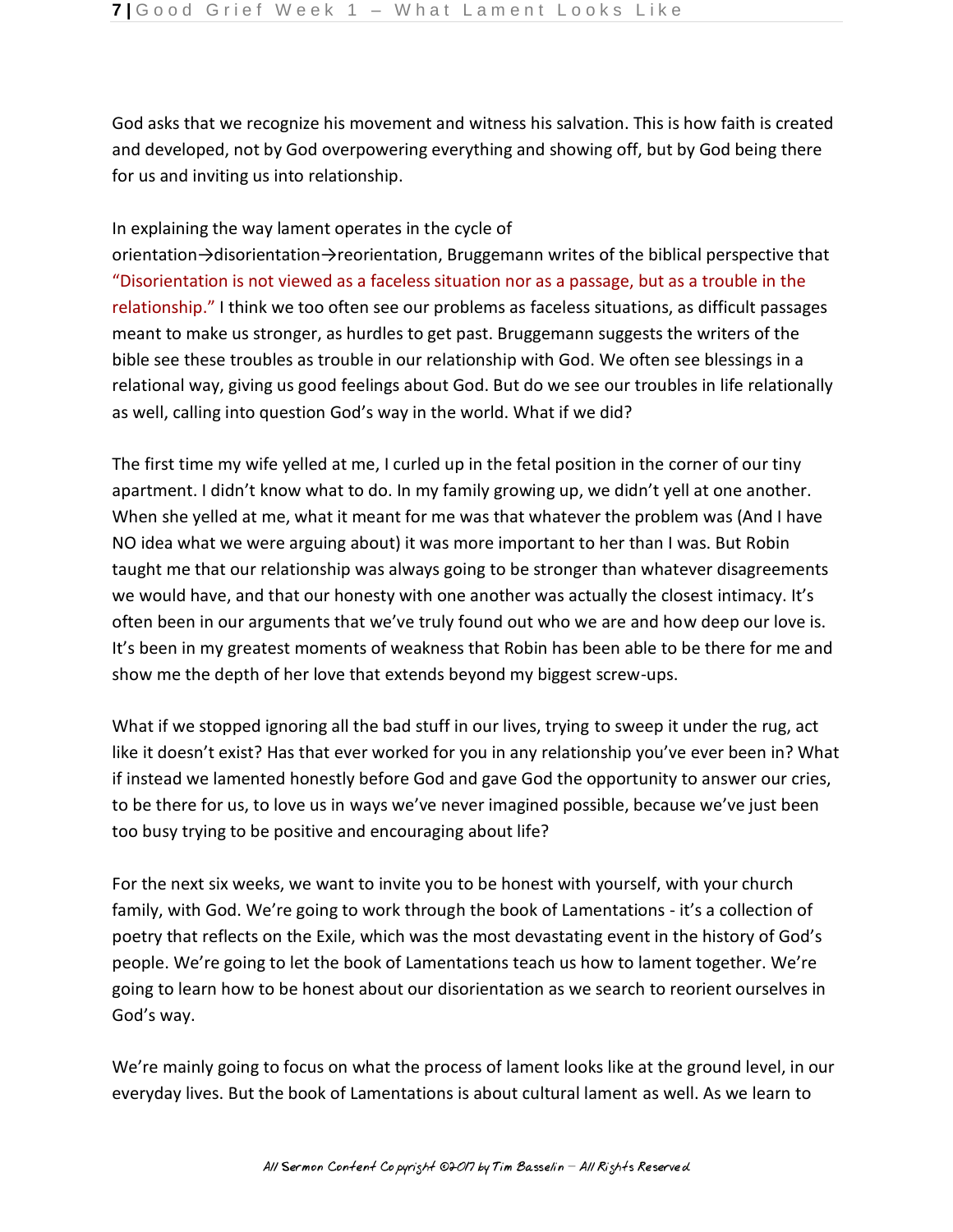lament at the individual level, Lamentations also invites us to lament as a people, as a culture. And so, at the end of the series, we're going to come together on the evening of Sunday, December 3, to talk about one of the most divisive, painful issues in our culture: Race.

Over the last couple of years, our culture has experienced disorientation. We're recognizing that something is deeply wrong. And there's a temptation for a lot of us to try to go backwards, to try to get back to that previous state of orientation, to ignore what's causing the disorientation. But we can learn from Lamentations how to lament our racial history together and become a holy voice in our culture, calling our nation to a place of justice, a reorientation in God's way of flourishing for all peoples.

At the end of Lamentations we will find that lament happens best in community. It is not a lone-wolf thing that you have to figure out and grieve correctly before becoming a whole person who is able to reenter society. No. Lament when done well is communal. It is something we figure out together and help each other through. And isn't this what we see over and over again when our country experiences tragedies? The stories we are drawn to are people helping people. And it's messy a process. There's no one right way to do it. But we do it best when we do it together, not alone. Wrap-up

### **Communion + Examen**

## [Communion Slide]

Which brings us to communion. Communion is the most ancient and the most true lament. Together, we face the brokenness of a world that would crucify a pure soul, the purest soul ever to live-- and we lament. We lament our broken world. We lament our own participation in Christ's crucifixion. We admit that we have been broken and in need of salvation. We admit that we continue to participate in systems of evil and continue to need salvation. And we confess that Christ's death and resurrection is our only hope. And somehow in this lament we are offered salvation and resurrection life. You do not need to be a member here in order to participate in communion. If you feel the need to lament and the need for something bigger than yourself to heal our world's wounds, you are welcome to join us as we believe Jesus' death and resurrection are the answer to this world's pain.

## Examen:

Before communion, though, I would like to lead us in a prayer of examen that considers our lament.

1. What in your life this last week needed lament?